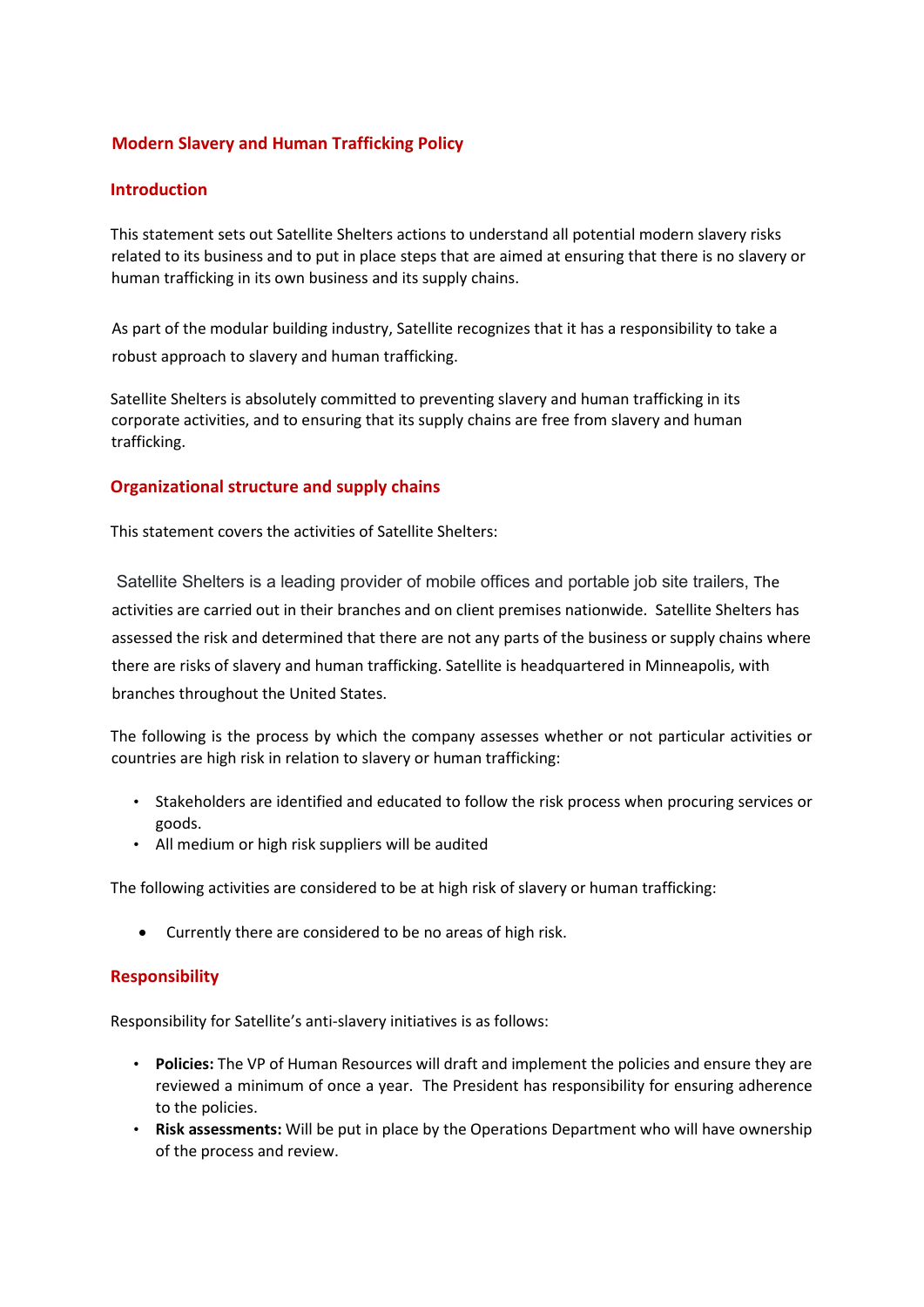- **Investigations/due diligence:** Will be conducted by the stakeholder (ie whoever is procuring the product or service) and signed off by the Operations Director.
- **Training:** The supplier & employee code of conduct will be covered at induction and also annually a refresher will be provided by all department heads.

## **Relevant policies**

Satellite Shelters operates the following policies that describe its approach to the identification of modern slavery risks and steps to be taken to prevent slavery and human trafficking in its operations:

- **Whistleblowing policy:** Satellite Shelters encourages all its workers, customers and other business partners to report any concerns related to the direct activities, or the supply chains of, Satellite Shelters. This includes any circumstances that may give rise to an enhanced risk of slavery or human trafficking. Satellite Shelters's whistleblowing procedure is designed to make it easy for workers to make disclosures, without fear of retaliation. Employees, customers or others who have concerns can complete our confidential disclosure form.
- **Employee code of conduct:** Satellite Shelters contracts of employment makes clear to employees the actions and behavior expected of them when representing Satellite Shelters. Satellite Shelters strives to maintain the highest standards of employee conduct and ethical behavior when managing its supply chain.
- **Supplier code of conduct:** Satellite Shelters is committed to ensuring that its suppliers adhere to the highest standards of ethics. Suppliers are required to demonstrate that they provide safe working conditions where necessary, treat workers with dignity and respect, and act ethically and within the law in their use of labor. Satellite Shelters works with suppliers to ensure that they meet the standards of the code and improve their worker's working conditions. However, serious violations of Satellite Shelters' supplier code of conduct will lead to the termination of the business relationship.
- **Anti-Bribery and corruption policy:** Satellite Shelters is committed to the highest standards of ethical conduct and integrity in its business activities. This policy outlines the Company's position on preventing and prohibiting bribery, in accordance with the Bribery Act 2010. The Company will not tolerate any form of bribery by, or of, its employees, agents or consultants or any person or body acting on its behalf. Senior management is committed to implementing effective measures to prevent, monitor and eliminate bribery.

#### **Due diligence**

Satellite Shelters undertakes due diligence when considering taking on new suppliers, and regularly reviews its existing suppliers. Satellite Shelters due diligence and reviews include:

- Mapping the supply chain broadly to assess particular product or geographical risks of modern slavery and human trafficking;.
- Evaluating the modern slavery and human trafficking risks of each new supplier.
- Reviewing on a regular basis all aspects of the supply chain based on the supply chain mapping.